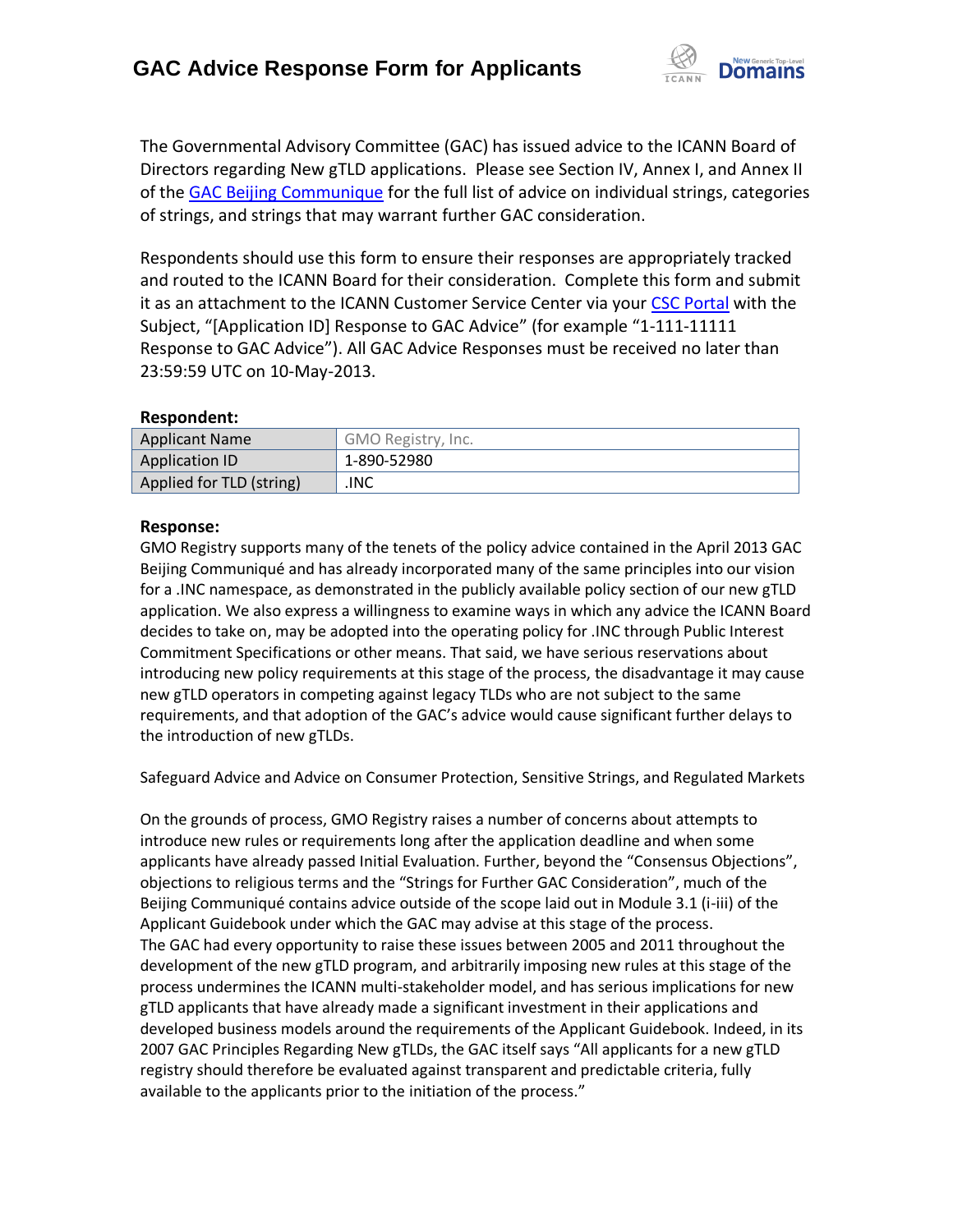# **GAC Advice Response Form for Applicants**



We also believe that applying the safeguards and consumer protections only to new gTLDs would not only limit the intended result, but would harm the program's goal of "enhancing competition" in the Internet namespace by placing an increased financial and operational burden on new gTLDs that be a disadvantage in competing against exisitng TLDs. As such, GMO Registry urges the ICANN Board to interpret the Safeguard, Consumer Protection, Sensitive Strings, and Regulated Markets advice as policy advice, and that any new policy requirements should be developed in the transparent, "highly participative, fair, and balanced process" in line with ICANN's mission and should apply to all gTLDs. Further we ask that the Board not allow the GAC policy advice to further delay the introduction of new TLDs.

## Safeguards for Corporate Identifiers

As a namespace intended for companies, trust is crucial to the mission and purpose of .INC and as such GMO Registry has developed comprehensive policies aimed at providing maximum protection for stakeholders, and establishing and preserving a reputation as a trusted namespace that corporations of all sizes will adopt as their primary online identity. We plan to implement proven security measures at every level of the registry business and technical operation including stringent security policies and procedures, as well as comprehensive abuse handling mechanisms to mitigate security threats to the TLD.

The GAC advice recommends three additional safeguards for strings labeled as "corporate identifiers" including .INC. The recommendations appear to be aimed at protecting stakeholders and mitigating abuse. As shown above, these same objectives are shared by GMO Registry.

GMO Registry's application for .INC describes plans to put in place the following registrant and string eligibility requirements.

## 1. Registrant Eligibility Requirements

Registrants must be a legally established corporation or company.

All .INC domain name registrants will be required to prove that the companies or organizations are legally established by providing the following company information at the time of domain name registration:

- Country Name where the company is established
- Company Identification Number Type (Business ID, Tax ID, VAT, etc.)
- Company Identification Number

## 2. Restrictions on Domain Name Strings

Registrants will be entitled to register domain names that are identical or similar to their company or corporation name, current or future trademark, business name, trade name, business identifier, names under which they are commonly known, slogans, acronyms, etc., including combinations thereof, in the .INC TLD.

All .INC registrars will be required to include, policies and restrictions in the registration agreement with their customers, and registrants must agree and comply. This requirement is essentially aligned with the first of the GAC's safeguards (below) and even goes further in that it also defines eligible strings.

6. At the time of registration, the registry operator must verify and validate the registrants' authorisations, charters, licenses and/or other related credentials for participation in that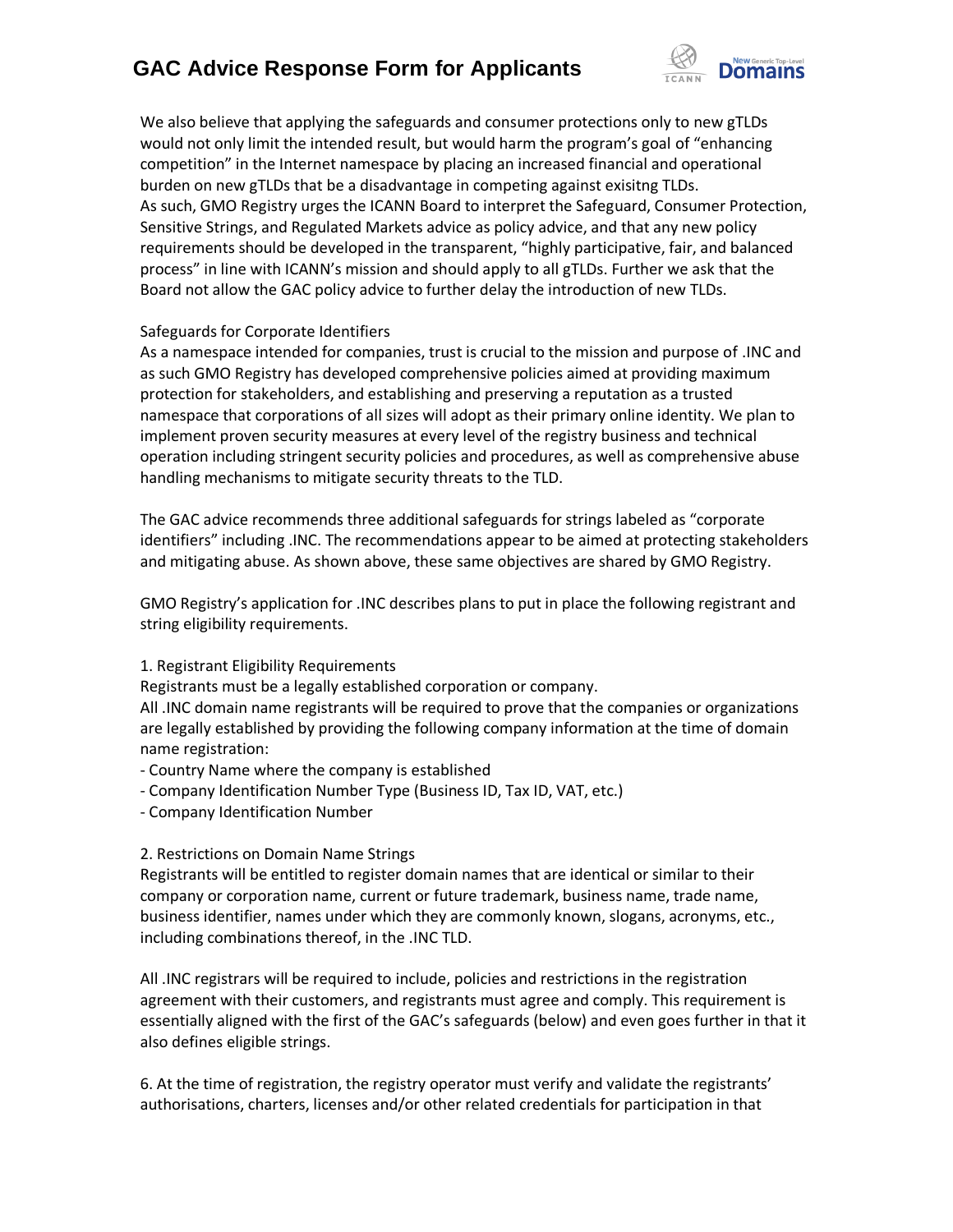

sector.

While GAC recommends validation of the registrants' qualifications, GMO Registry believes that validation is better entrusted to the authorities that issue the qualifications and have the required resources and understanding of relevant laws in their respective countries or administrative regions.

The GAC's second and third safeguards for corporate identifiers reinforce the first through additional verification and periodic monitoring. GMO Registry also seeks to reinforce the above requirements, but has proposed to do so through a comprehensive Registration Policy Compliance Dispute Resolution Policy. Under the policy, complaints would be directly handled by the registry operator and its appointed dispute resolution provider, and the registry would reserve the right to suspend, delete or lock any domain name in violation of Registration Policies.

Not only is this consistent with established industry practice, we also believe that monitoring would be of limited effect as registrants are able to register domain names that are not identical to their corporate name. Rather than forcing registries to monitor 24/7, providing means for third parties to file complaints is a far more effective approach.

The Registration Policy Compliance Dispute Resolution Policy is described in our application for .INC as follows.

Registration Policy Compliance Dispute Resolution Policy

The registry will also develop a Registration Policy Compliance Dispute Resolution Policy so as to allow third parties to file complaints against purported violations of the policies. Complaints may be filed on at least the following bases:

- Registrant Eligibility
- Name Selection

Complaints may be filed to the registry operator of .INC directly, and will be handled by the registry operator or its appointed dispute resolution provider.

After receiving a complaint, the registry operator of .INC or its appointee will investigate the claim. If the claim is valid, and depending on the nature of the violation, the complaint will be resolved by one or more of the actions from the following non-exhaustive list:

- working with the registrant to remedy the situation
- referral of the matter to the abuse point of contact
	- suspending, deleting or locking the domain name in question

In addition, our application outlines a strict Abusive Use Policy that includes plans for a 24-hour abuse support window, as well as policy regarding accuracy of registration information and restriction of Whois Proxy services. The registry operator reserves the right to deny, cancel or transfer any registration or transaction or place any domain name on lock, hold or similar status in the event of a violation of either of these policies.

GMO Registry seeks to reassure the ICANN Board, and the GAC that while the proposed means of achieving the shared goals, protecting stakeholders and mitigating abuse, differs in some aspects between the GAC advice and our own .INC application, the objectives themselves are